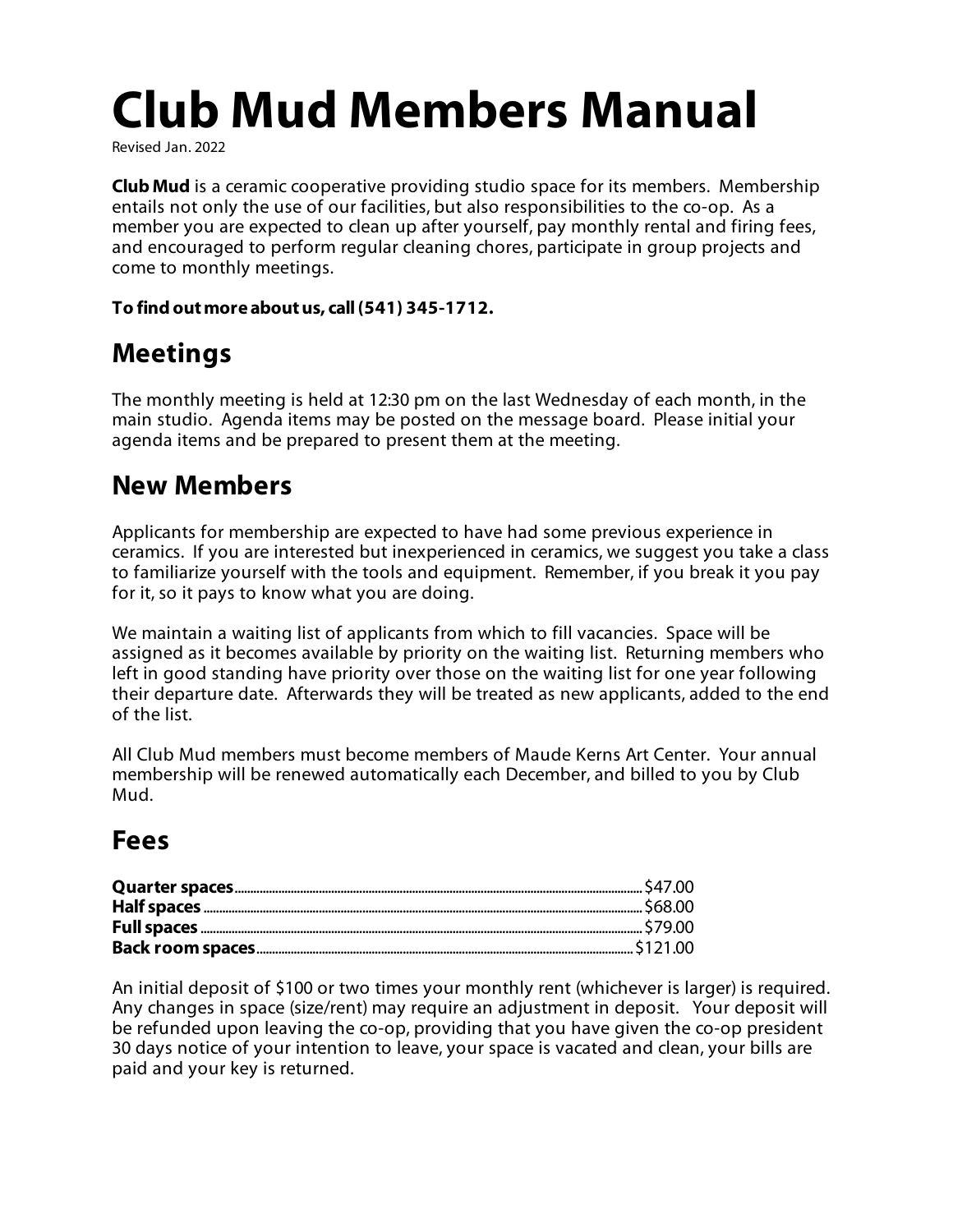### **Finances and Indebtedness**

#### **Billing**

Club Mud bills each member on a monthly basis. Statements are available on the last Wednesday of each month at the studio. Statements are *not* mailed. Your monthly statement consists of 1) rent for the upcoming month and 2) expenses already incurred in the previous month(s). These incurred expenses can include:

- Past Due from previous month(s)
- Kiln firing costs\*
- Material costs\*
- Phone or other miscellaneous expenses

\*Firing and material logs are collected on the Sunday before the last Wednesday of the month.

The co-op requests that members pay their bill in its entirety each month. To be considered "paid" your payment must be received by the start of the monthly meeting on the last Wednesday of the billing month.

To encourage early payment, a discount of \$5 is given off the monthly rental fee if you pay the entire balance due on your statement by the fifth day of the billing month.

#### **Indebtedness**

Club Mud defines indebtedness as money already owed to the co-op: any previous balance plus completed firings, materials used and miscellaneous expenses.

When a member's monthly billing reaches a level of indebtedness equal to 2 months rent, they must, by the last Wednesday of the following month, either:

- 1) Pay down their bill to below the indebtedness level,
- 2) Make written arrangements to pay off their debt, **or**
- 3) Give up their space and return their studio key.

### **Firing Fees**

(Firing fees are adjusted periodically to reflect the cost of electricity and gas. Electric cost estimates as of 1/2022.)

| 18" Electric Kiln:         |                                                                  |  |
|----------------------------|------------------------------------------------------------------|--|
|                            |                                                                  |  |
| <b>23" Electric Kilns:</b> |                                                                  |  |
|                            |                                                                  |  |
| 27" Electric Kiln:         |                                                                  |  |
|                            |                                                                  |  |
|                            | <b>Overnight pre-heating</b> for electric kilns is \$4.50 extra. |  |
| Small Gas Kiln:*           |                                                                  |  |
| Large Gas Kiln:*           |                                                                  |  |
|                            | Soda Kiln* <b>Example 20</b> 200 2015 cost of gas.               |  |

\* Members firing with gas must take and record actual gas readings for start and end of firing on the firing log. Make sure you know how to read the gas meter.

Firings are allotted on a first-come, first-served basis. There are firing calendars on the wall on which you may sign up for your desired day and kiln. Reservations for a new month become available at 6:30 pm on the last day two months previous, e.g. November sign-ups open Sept. 30. This timing also applies to sign-up for glazing in the back room. You may not sign up for more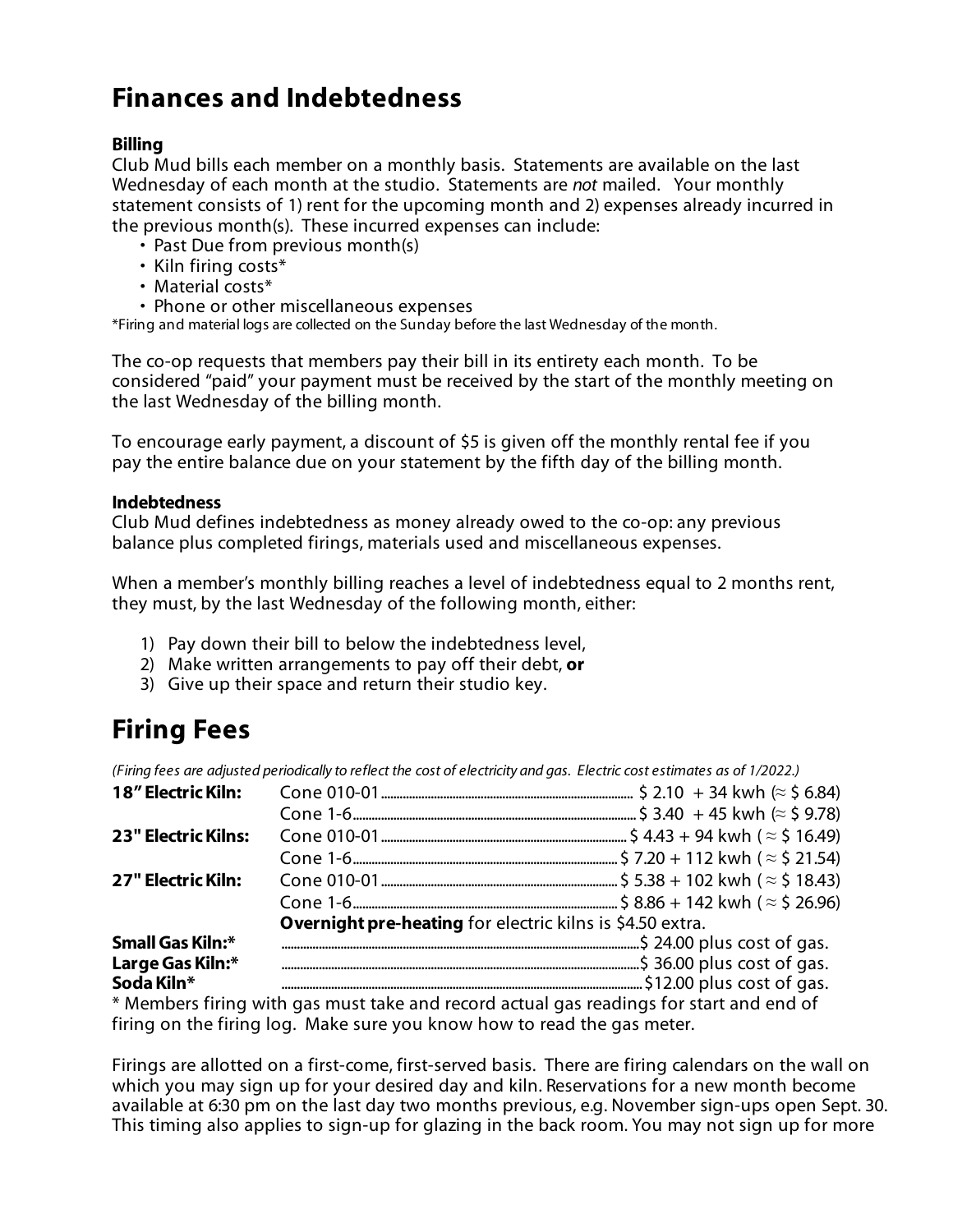than one gas firing per month, or more than three firings (including electric kilns) at one time. If you want to do more than three, you need to have completed firings to continue.

Electric kiln use is scheduled from noon to noon on the calendar. Sign up for the day you intend to load your kiln and begin firing. Make every effort to be out by noon on the following day. If your firing takes more than one day, sign up for the days you expect to be using the kiln. If you decide not to use a kiln on the day you have signed up, please erase your name from the calendar 24 hours beforehand.

Members may fire pieces for non-members and charge for this service. Remember that members have priority for kiln use and that at times the kilns are in high demand, so try to schedule firings for others at slower times. Remember that if you break it, you pay, so it is wise to charge a non-member a firing deposit, especially if they are uncertain of the working temperature of their clay or glazes.

Please return all kiln furniture and other equipment to the appropriate location after use. Kiln lids must be reattached if removed, and left closed.

### **Damages**

Our kiln firing prices include a maintenance fee to cover normal wear and tear on kilns, as well as shelf and post replacement. Members are responsible for damage to shelves that occurred during their firing. This ranges from chipping and grinding minor glaze drips to paying for or replacing shelves rendered unusable.

If a shelf is substantially damaged or broken, the member responsible will ask for review by a Club Mud officer to assess the previous condition of the shelf, the amount of damage done, and the amount owed. Cost will be a percentage of the replacement price of the shelf and will appear on your next bill.

### **Materials**

Members are responsible for the purchase, storage, and recycling of their own clay. Glaze materials are available from Club Mud for your purchase. Record the materials you have used, to the nearest gram, on the sheet provided in the glaze room and you will be charged at the end of the month with your other fees.

You are also responsible for reading the gas meter before and after glaze firings and recording the start and end reading on the log.

### **Cleaning**

The basic rule of cleaning is to leave the space cleaner than you found it. We also schedule group cleanings periodically, where we tackle some more major chores. As a co-op member, you are expected to participate.